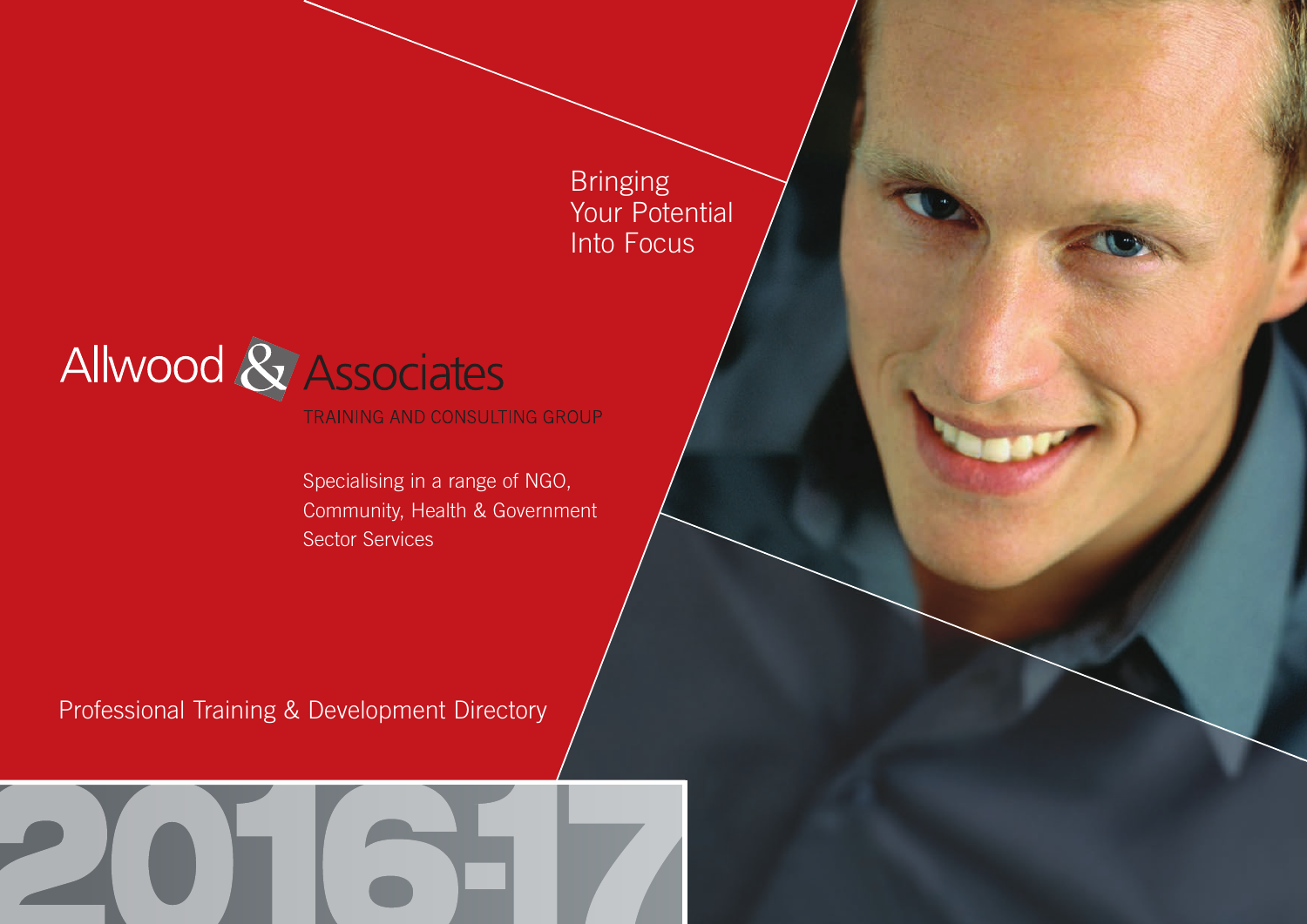### **Discounts** for NGOs

**Customised** In-House **Training Directory** 

| <b>Leadership &amp; Management</b>                      | <b>DAYS</b>    |
|---------------------------------------------------------|----------------|
|                                                         |                |
| <b>Effective Leadership &amp; Management Practices</b>  | $\overline{2}$ |
| <b>Project Management Essentials</b>                    | $\overline{2}$ |
| Successful Change Management                            | $\mathbf{1}$   |
| <b>Building High Performance Teams</b>                  | $\mathbf{1}$   |
| Supervisor as Coach & Mentor                            | $\mathbf{1}$   |
| <b>Managing Challenging People</b>                      | 1              |
| <b>Results Focussed Strategic &amp; Action Planning</b> | 1              |
| <b>Effective NGO Board Governance</b>                   | $\mathbf{1}$   |
| Manage People, Performance & Feedback                   | $\mathbf{1}$   |
| <b>Quality Improvement &amp; Risk Management</b>        | 1              |
| Management Style, Team Dynamics & Climate               | 1              |





### **IN-HOUSE TRAINING**

Ask us about customising in-house training to meet your organisation's requirements.

Available in all cities & regional areas.

Fee dependent on venue & numbers.

Course descriptions available online

Contact us for an obligation free quote

# available throughout Australia.

We deliver our customised services and in-house training programs to organisations from all sectors across all cities, regions and remote areas.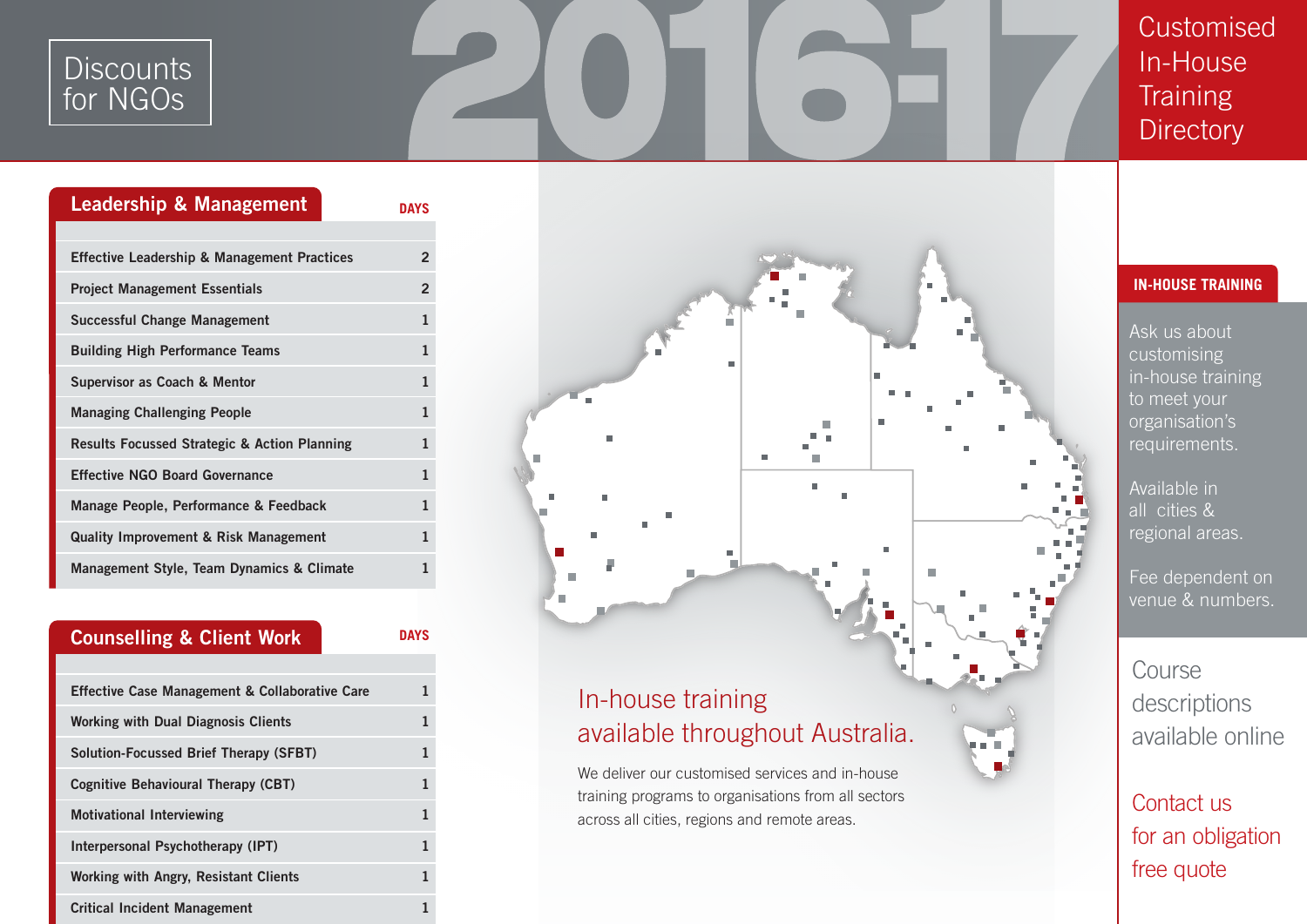| <b>Leading Psychosocial Skills Training Groups</b> |  |
|----------------------------------------------------|--|
| Dialectical Behavioural Therapy (DBT)              |  |
| Acceptance & Commitment Therapy (ACT)              |  |
| <b>Narrative Therapy</b>                           |  |
| Trauma Informed Care & PTSD Interventions          |  |
| <b>Resilience &amp; Strengths-Based Practice</b>   |  |

| <b>Workskills &amp; Performance</b>                          | <b>DAYS</b> |
|--------------------------------------------------------------|-------------|
|                                                              |             |
| <b>Conflict Resolution &amp; Mediation Skills</b>            | 1           |
| <b>Advanced Group Facilitation Skills</b>                    | 1           |
| <b>Manage Frontline Client Service Challenges</b>            | 1           |
| <b>Professional Business Writing</b>                         | 1           |
| <b>Presenting with Confidence</b>                            | 1           |
| <b>Effective Workplace Communication</b>                     | 1           |
| Self Leadership – Time & Stress Management                   | 1           |
| <b>Client Confidentiality, Consent, Records &amp; Ethics</b> | 1           |
| <b>Advanced Training Design &amp; Facilitation</b>           | 1           |



#### Design a customised program!

The training programs in this directory are indicative only. Contact us to discuss your staff development needs. We specialise in the design and delivery of a wide range of customised courses and professional development strategies which will target your specific organisational requirements.

**T** www.allwoodassociates.com.au

#### International Consultancies

Our organisational consultants and trainers have a range of experience working with international non-government and government agencies providing services across diverse sectors.

Strategic / Action Planning

**Organisational** Reviews

**Change** Management

Team Facilitation

Management **Consulting** 

**NGO Capacity Building** 

360 Degree **Surveys** 

**Organisational** Development

#### **NGO Board Development**

- **Board governance training**
- **Board policy & procedures manual**
- **Strategic & business action planning**
- **Board development & governance support**

#### **Leadership & Management Coaching**

- **Work one-on-one with a leadership coach**
- **Personalised self-paced programs**
- **Suitable for Directors, Managers, Team Leaders, Supervisors**



**info@allwoodassociates.com.au www.allwoodassociates.com.au**

**PO Box 460 Surry Hills, Sydney NSW 2010 Australia**

**tel: +61 (0) 2 8399 0358 fax: +61 (0) 2 9698 0196**